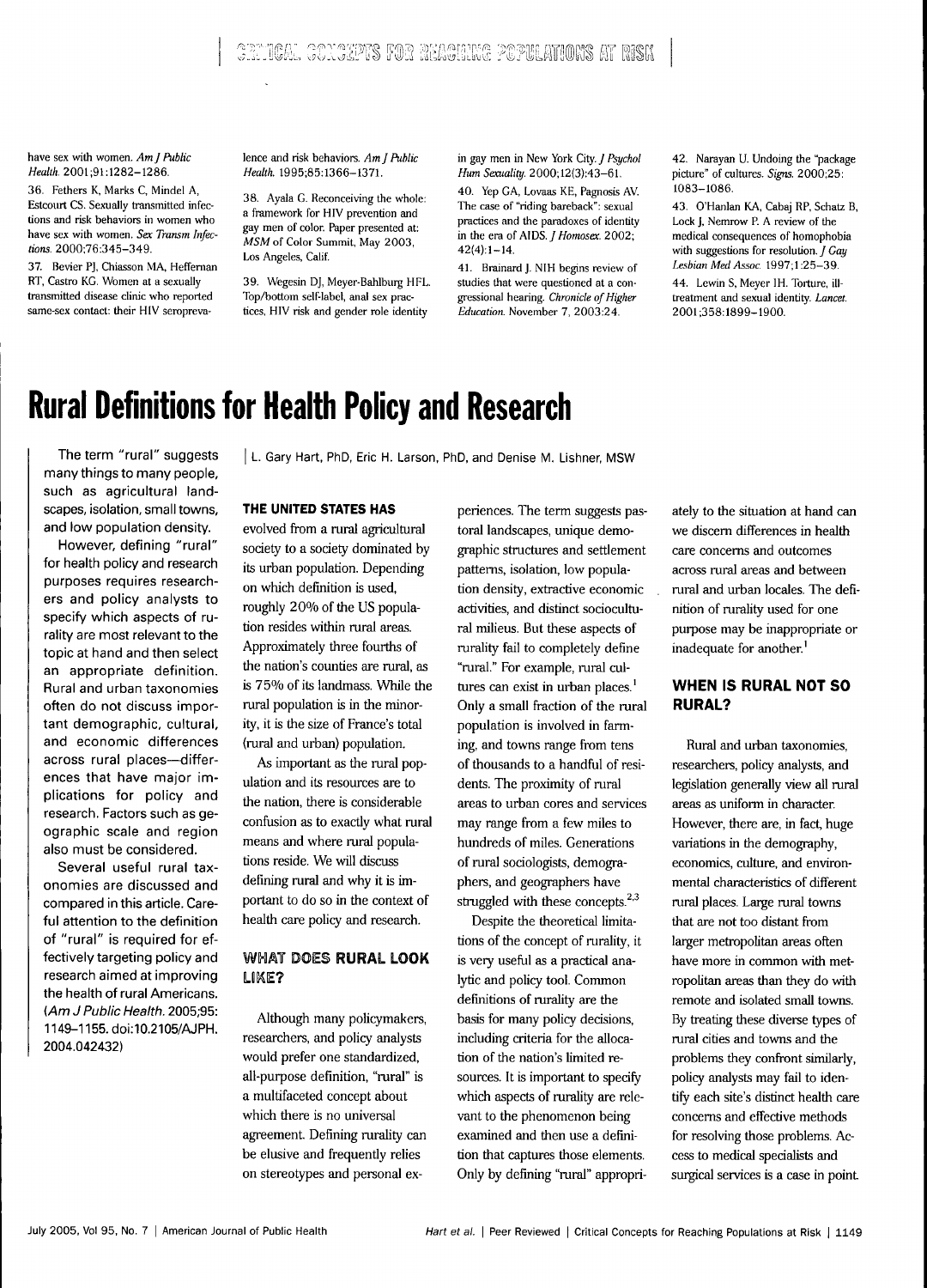The absence of certain services in a small place is expected. The lack of such services in a larger rural place might be construed as a critical provider shortage. A small rural town's population base may only support 1 or 2 generalist physicians and a nurse practitioner or physician assistant A larger rural town, whose geographic service area may include the small town, may serve as a regional center for accessing specialists and surgeons. Health planning, recruitment and retention, and identifying and optimizing the supply and mix of providers are going to be different in each  $place<sup>1,4</sup>$ 

## **HOW IS RURAL** DIFFERENT?

On average, rural populations have relatively more elderly people and children, higher unemployment and underemployment rates, and lower population density with higher percentages of poor, uninsured, and underinsured residents. Rural populations are more vulnerable than their urban counterparts to economic downturns because of their concentrated economic specialization. Other unique circumstances include longer travel distances to and higher costs associated with needed health care services; diseconomies of scale; high rates of fixed overhead per-patient revenue; fewer health care providers and a greater emphasis on generalists; health care facilities with limited scopes of service; economically fragile hospitals with high closure rates; greater dependency on Medicare and Medicaid reimbursement; higher rates of chronic diseases; and different clinical practice behaviors, practice arrangements, and reimbursement levels. $5-8$  Hong and Kindig<sup>9</sup> found

that residents of counties with larger numbers of workers who commute out of the county and who travel more than 30 minutes each way to reach their care providers received substantially lower levels of health resources. Access to proximate services for care often makes the difference between life and death.<sup>10</sup>

The environment in which rural physicians and other providers practice also differs enormously both across rural areas and between rural and urban  $area$ .<sup>11-13</sup> Physicians who practice in smaller and more remote rural towns practice in a medical care delivery system characterized by financially vulnerable medical organizations, small populations, long distances to specialists and tertiary hospitals, longer practice hours, lack of collegial support, limited access to advanced technologies, and relatively high fixed costs per delivered service. This milieu creates especially difficult circumstances for rural providers and populations.<sup>14</sup> Rural physician practice concerns—patient privacy, clinical adaptations in the absence of nearby specialists, generalist scarcities, quality assurance programs, compliance with the Health Insurance Portability and Accountability Act of 1996 regulations, and continuing medical education—are different from those of their large city contemporaries, differences that have a potential impact on health outcomes. For example, studies have shown substantial differences between rural and urban physicians in clinical prenatad and intrapartum practice styles for similar low-risk patients, without apparent differences in outcome,<sup>15</sup> and that physician attitudes regarding physician-assisted suicide vary dramatically by rural or urban practice location and practitioner

gender.<sup>16</sup> While there are many common threads between urban clinical medicine and its rural cousin, there are many substantive differences. $7,8.17,18$ 

## HOW DO ACCURATE DEFINITIONS HELP?

The federal government defines "rural" in a variety of ways. The Office of Management and Budget's (OMB) definition of metropolitan and nonmetropolitan populations and the Census Bureau's definition of rural and urban fail to identify the same populations as rural. When the 2 definitions were cross-tabulated for the 2000 census, 72% of the population was classified as both metropolitan (OMB definition) and urban (Census Bureau definition), while 10% was classified as nonmetropolitan and rural (Figure 1). However, nearly 18% of the nation's population was divided between the 2 taxonomies: 11% were metropolitan but rural, and 7% were nonmetropolitan but urban. Depending on how the categories are combined, the rural population can vary from 10% to 28% of the nation's total (i.e., a population of 29-79 million). Research findings and policies may appear to conflict when those findings and polides are based on different rural definitions and populations. The use of noncongruent definitions of rural may result in markedly different conclusions and policy implications.

Another problem associated with defining "rural" is that conventional definitions use a single rural classification and thereby fail to differentiate categories of rurality. Rural areas are not homogeneous across the nation, and aggregating rural areas of differing sizes and levels of remoteness may obscure emerging problems at the local level. As a result, policies may fail to include appropriate intrarural targeting.

Rural and urban taxonomies have usually been developed based on population size, density, proximity, degree of urbanization, adjacency and relationship to a metropolitan area, principal economic activity, economic and trade relationships, and work commutes. An appropriate rural and urban taxonomy should (1) measure something explicit and meaningful; (2) be replicable; (3) be derived from available, high-quality data; (4) be quantifiable and not subjective, and (5) have on-the-ground validify.

To some extent, all definitions will either *underbound* or *overbound* rurality. Some large counties, for example, have large cities and less densely settled areas that may be considered rural in terms of economic activities, landscape, and service level. However, because of the presence of a large urban core the entire county is often considered urban. In this case, "rural" is being underbounded—areas that might reasonably be called rural are actually being classified as urban. At the same time, "urban" is being overbounded. A certain amount of overbounding and underbounding is inherent to any definition of rurality; the researcher must simply be aware of this problem when evaluating data across the rural and urban dimension. $1(p15)$ 

Because numerous taxonomies have been used to categorize the rural/urban continuum, we examined the 4 that are most often applied (Table 1).

## OMB Metropolitan and Nonmetropolitan Taxonomy

The federal government most frequently uses the county-based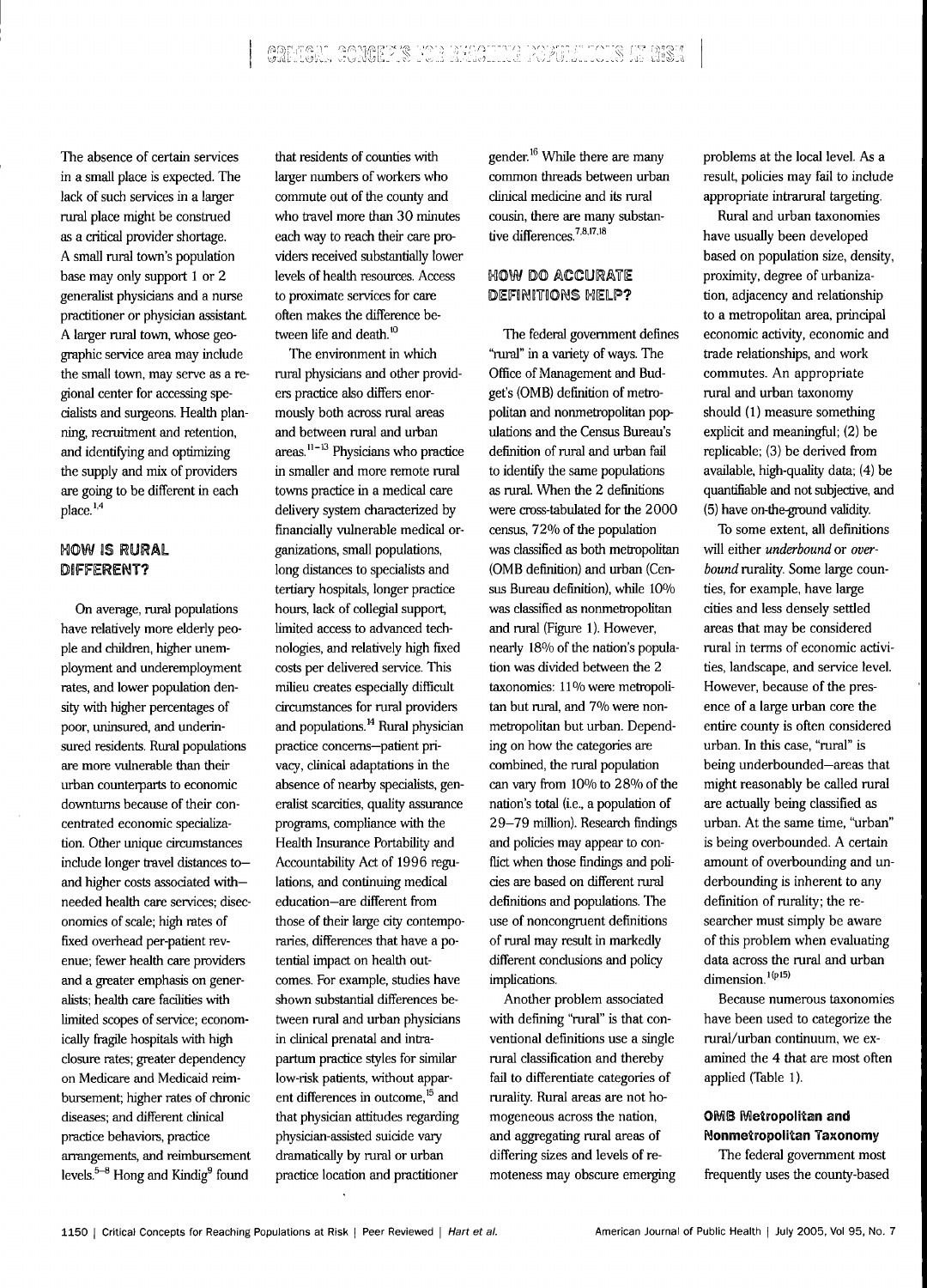

Note. "Metropolitan" and "nonmetropolitan" are Office of Management and Budget terminology; "urban" and "rural" are Census Bureau terminology.  $^{\circ}$ n = 202 000 000.

 $^{\rm b}$ n = 30 000 000.

 $c_n = 20000000$ .

 $^{\circ}$ n = 29 000 000.

FIGURE 1-Comparison of metropolitan and nonmetropolitan classifications with urban and rural **classifications, by proportion of 2000 US popuiation (N = 281421898): 2000 Census Bureau data.**

OMB metropolitan and nonmetropolitan classifications as policy tools. These county-based definitions are the foundation for other, more detailed taxonomies and are used when determining eligibility and reimbursement levels for more than 30 federal programs, including Medicare reimbursement levels, the Medicare Incentive Payment program, and programs designed to ameliorate provider shortages in rural areas<sup>4</sup>

Metropolitan areas were defined in 2003 as central counties with 1 or more urbanized areas (cities with a population greater than or equal to 50000) and outlying counties that are economically tied to the core, which

was measured by commuting to work. The United States has 1090 metropolitan counties and 2052 nonmetropolitan counties (674 micropolitan and 1378 noncore) that have (according to 2002 census data) 239 million metropolitan and 49 million nonmetropolitan residents, of whom 29 million lived in micropolitan counties and 20 million lived in noncore counties. Micropolitan counties are those nonmetropolitan counties with a rural cluster with a population of 10 000 or more. Noncore counties are the residual. The most significant problem with this taxonomy is that county boundaries both overbound and underbound their urban cores. The metropolitan and nonmetropolitan taxonomy was most recently updated in 2003 in accordance with the 2000 census data.

## **US Department of Agriculture Economic Research Service Urban Influence Codes**

The Urban Infiuence Codes (UIC) taxonomy is a county-based definition that builds on the OMB metropolitan and nonmetropolitan dichotomy. Counties are classified into 9 groups: 2 metropolitan and 7 nonmetropolitan. The nonmetropolitan counties are grouped according to their adjacency and nonadjacency to metropolitan counties and the size of

the largest urban settlement within the county. To qualify as adjacent to a metropolitan county, a nonmetropolitan county must share a boundary with a metropolitan county and must meet a minimum work commuting threshold.' The UICs' use of the size of the largest town in a counfy is as a taxonomic criterion. The largest town, as used for health care purposes, is associated with the likelihood of local availability of hospitals, clinics, and specialty services. While the codes are often used for research, they are infrequently used in federal and state policies. In 2003, the UICs were updated in accordance with 2000 census data.

## **Census Bureau Rurai and Urban Taxonomy**

The Census Bureau partitions urban areas into urbanized areas and urban clusters. The same census tract-based criteria are used for both; however, the urbanized areas have cores with populations of 50000 or more, and the urban clusters have cores with populations that range from 2500 to 49 999. All other areas are designated as rural. The nation has more than 65 000 census tracts that are made up of blocks and block groups. In 2000, 59 million residents-21% of the US population—were deemed rural by the Census Bureau taxonomy. The Census Bureau's rural and urban taxonomy is the source of much of the available demographic and economic data. A weakness of this system with regard to health care policy is the paucity of health-related data at the census tract level. The Census Bureau and others often aggregate urban clusters with urbanizedarea data. Depending on the purpose at hand, this may be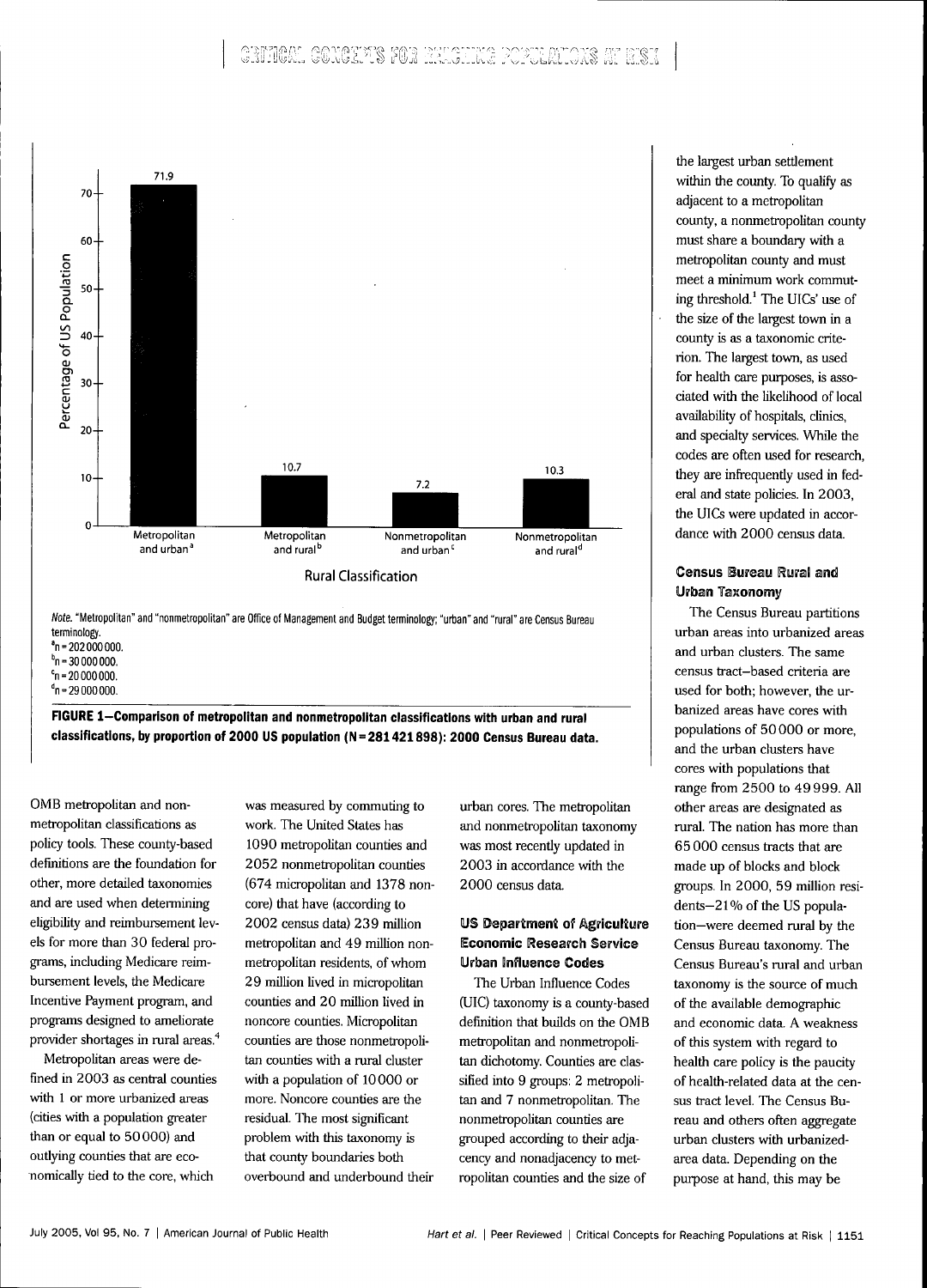## **TABLE 1-Comparison of Commoniy Appiied Rurai Taxonomies'**

|                                      | Geographical Unit                      | Characteristics                                                                                                                                                                                                                                                                                                                                                                                                                                                                                                                  | <b>Strengths</b>                                                                                                                                                                                                                                                                                                                                                                                                                         | Weaknesses                                                                                                                                                                                                                                                                                                                                                               |
|--------------------------------------|----------------------------------------|----------------------------------------------------------------------------------------------------------------------------------------------------------------------------------------------------------------------------------------------------------------------------------------------------------------------------------------------------------------------------------------------------------------------------------------------------------------------------------------------------------------------------------|------------------------------------------------------------------------------------------------------------------------------------------------------------------------------------------------------------------------------------------------------------------------------------------------------------------------------------------------------------------------------------------------------------------------------------------|--------------------------------------------------------------------------------------------------------------------------------------------------------------------------------------------------------------------------------------------------------------------------------------------------------------------------------------------------------------------------|
| OMB Metropolitan/<br>Nonmetropolitan | County                                 | This OMB definition is used extensively in federal<br>policy. Significant 2003 update with 2000<br>census data. Counties are assigned as<br>metropolitan (n = 1090) or nonmetropolitan<br>(n = 2052). Nonmetropolitan counties are<br>now designated as micropolitan or noncore<br>based on the presence of an urban cluster<br>(areas with a population less than 50 000<br>but greater than 2500 people) with a<br>population of 10000 or more.<br>In 2000, 17.4% of the US population<br>resided in nonmetropolitan counties. | Useful for a general definition of rural status.<br>The methodology and county assignments<br>were significantly changed in 2003.<br>Underlying geographic unit (county) is<br>very stable over time.                                                                                                                                                                                                                                    | Substantial underbounding of rurality in<br>many large metropolitan counties.<br>The large size of counties often<br>obscures intracounty differences.                                                                                                                                                                                                                   |
| <b>ERS Urban Influence</b><br>Codes  | County                                 | Metropolitan counties are grouped into 2<br>categories based on size of urban<br>population. Nonmetropolitan counties<br>are grouped into 7 categories based on<br>size of largest city in county and adjacency/<br>nonadjacency to a metropolitan county.<br>Updated with significant changes associated<br>with the OMB metropolitan/nonmetropolitan<br>definition changes in 2003 on the basis of<br>2000 census data.                                                                                                        | Use of largest city criterion, which differentiates<br>counties with several small towns from<br>those with 1 or 2 large towns for grouping<br>nonmetropolitan counties, may be better<br>than RUCA method for suggesting level<br>of locally available services. Adjacency<br>criteria may be suggestive of degree of<br>economic integration with metropolitan<br>county.                                                              | Overbounding and underbounding occurs<br>just as in OMB metropolitan and<br>nonmetropolitan categories. Does not<br>differentiate metropolitan counties<br>as well as does RUCA. The large size<br>of counties often obscures intracounty<br>differences.                                                                                                                |
| Census Bureau Rural<br>and Urban     | Census tract                           | Census Bureau definition of rurality based on<br>census tracts. Rural census tracts are<br>those outside of urbanized areas and<br>clusters with populations of 2500 or<br>greater that do not have substantial<br>commuting<br>In 2000, 21% of the US population lived<br>in rural areas.                                                                                                                                                                                                                                       | Helps reduce problems of underbounding<br>and overbounding associated with<br>county-based terminology.                                                                                                                                                                                                                                                                                                                                  | Data other than census data are infrequently<br>collected by census tract. Difficult to<br>apply to health data that are often<br>collected at the county or zip code<br>area levels. Lack of familiarity of most<br>data users with census tract geography<br>and terminology. Not stable across<br>census years-there were substantial<br>changes for the 2000 census. |
| <b>RUCA</b>                          | Census tract                           | Multitiered taxonomy developed by University<br>of Washington and the Economic Research<br>Service, with funding from the Federal<br>Office of Rural Health Policy and the<br>Economic Research Service. Uses census<br>commuting data to classify census tracts<br>on the basis of geography and work<br>commuting flows between places.<br>Updated in spring 2005 with 2000 census data.                                                                                                                                       | Use of work commuting data strongly<br>differentiates rural areas according to<br>their economic integration with urban<br>areas and other rural areas. Very sensitive<br>to demographic change. The structure of<br>the codes allows for many levels of<br>generalization-from 2 groups (rural and<br>urban) to 33.                                                                                                                     | Difficult to apply to health data<br>that are often collected at the<br>county or zip code area levels.<br>Will not be stable over time.<br>Complex structure of codes not<br>easy to master for casual users.                                                                                                                                                           |
| RUCA-zip code<br>approximation       | US Postal<br>Service zip<br>code areas | Multitiered system developed by University of<br>Washington, with funding from the Office<br>of Rural Health Policy. Census work<br>commuting data are used to classify census<br>tracts on the basis of geography and work<br>commuting activity between places.<br>Approximates the census tract RUCA codes<br>for 2000 zip codes.<br>Updated in spring 2005 with 2000 census data<br>and 2004 zip codes.                                                                                                                      | Use of commuting data strongly differentiates<br>rural areas according to their economic<br>integration with urban areas and other rural<br>areas. Very sensitive to demographic<br>change. The structure of the codes allows<br>for many levels of generalization-from 2<br>groups (rural/urban) to 33. Use of the zip<br>code unit makes them useful with a wide<br>variety of data collected at that level,<br>including health data. | Complex structure of codes is not easy<br>to master for casual users. The<br>underlying geographic unit is<br>subject to some change by the<br>US Postal Service across time.                                                                                                                                                                                            |

Source. <sup>a</sup>Adapted from Larson and Hart.<sup>1</sup>

Note. OMB = Office of Management and Budget; RUCA = Rural-Urban Commuting Area.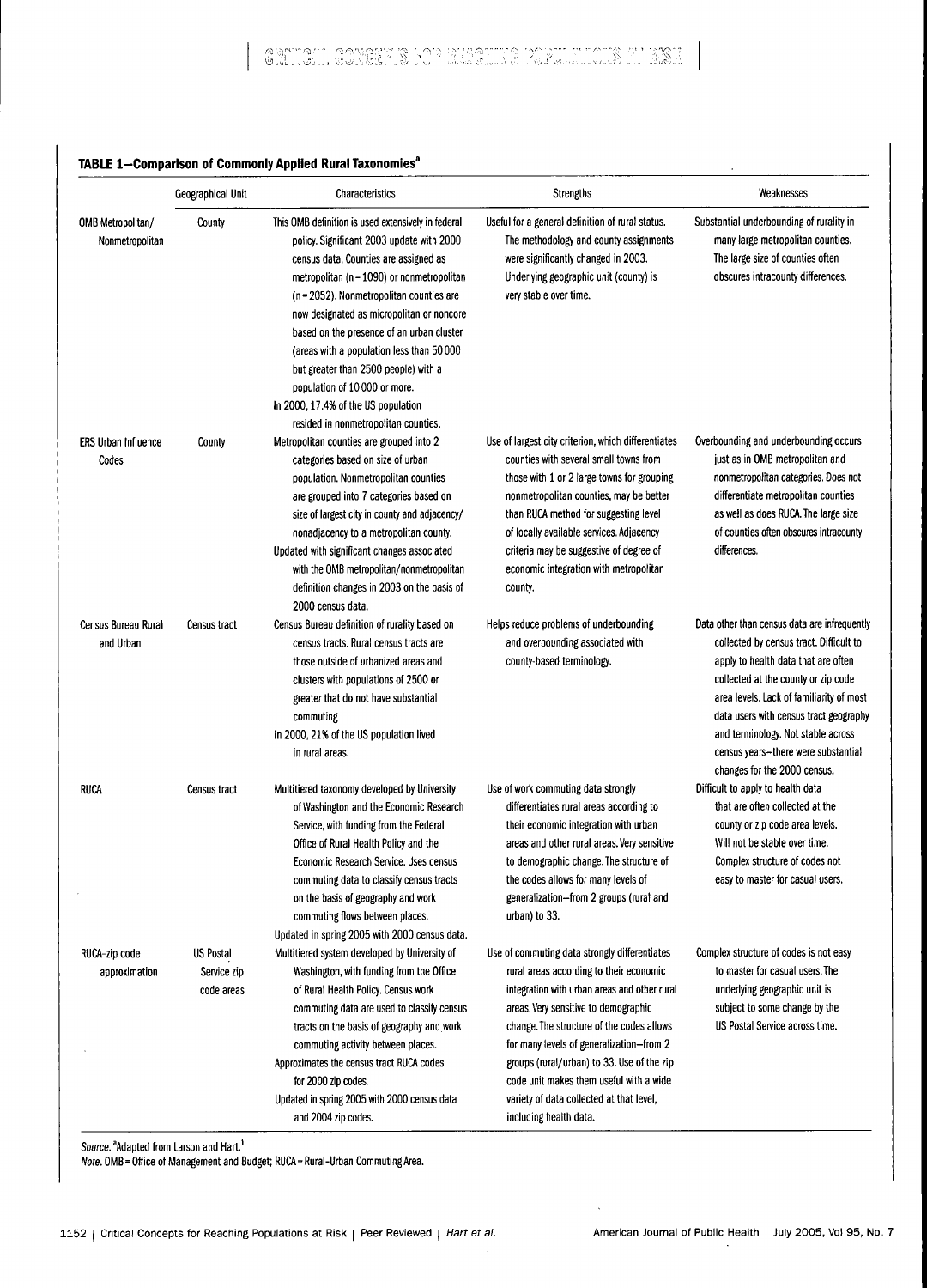misleading for rural health policymakers. For example, a town with a population of 3000 in a very remote area is considered urban under the Census Bureau definition, but that same town is often nonmetropolitan under the OMB definition.

## Rural/Urban Commuting-Area Taxonomy

A recently developed taxonomy uses census tract-level demographic and work-commuting data to define 33 categories of rural and urban census tracts.<sup>19</sup> The Rural-Urban Commuting Areas (RUCAs) were developed and are maintained by the University of Washington Rural Health Research Center and the US DA Economic Research Service (ERS), with the support of the federal Health Resource and Service Administration's Office of Rural Health Policy and the ERS. (For more information about RUCAs, see http://www.fammed.washington. edu/wwamirhrc and http:// www.ers.usda.gov.)

The RUCA categories are based on the size of settlements and tovms as delineated by the Census Bureau and the functional relationships between places as measured by tract-level workcommuting data. For example, a small town where the majority of commuting is to a large city is distinguished from a similarly sized town where there is commuting connectivity primarily to other small towns. Because 33 categories can be unwieldy, the codes were designed to be aggregated in various ways that highlight different aspects of connectivity, rural and urban settlement, and isolation, aspects that facilitate better program intervention targeting. The census tract version of the RUCAs has been supplemented by a zip code-based version. There are more than 30000 zip code areas.

RUCAs range from the core areas of urbanized areas to isolated small rural places, where the population is less than 2500 and where there is no meaningful work commuting to urbanized areas. While the zip code version of the RUCAs is slightly less precise than the census tract version, the RUCA zip codes have an advantage in the health field because they can be used with zip code health-related data. The RUCAs are widely used for policy and research purposes (e.g., by the Centers for Medicare and Medicaid Services and many researchers). RUCAs can identify the rural portions of metropolitan counties and the urban portions of nonmetropolitan counties.

RUCAs are flexible and can be grouped in many ways to suit particular analytic or policy purposes. For example, there is a tool that provides the road mileage and the travel time along the fastest route between each zip code area and the nearest edge of a core in an urbanized area and the closest large rural city. When this tool is used with the RUCA codes, users can identify highly isolated "frontier" areas—counties with 6 or fewer persons per square mile—in a more precise manner than with previous definitions. The RUCA taxonomy was updated in the spring of 2005.

### Other Taxonomies

Common taxonomies that have been designed for related purposes include (1) ERS's Rural-Urban Continuum Codes, (2) ERS's Economic Typology of Nonmetropolitan Counties, and (3) frontier areas, which is a crude measure at best. The term "frontier" is a problematic term

for research purposes, because it has a very different meaning for demographers and geographers.<sup>20</sup> There also are many rural and urban definitions developed by the states for various geographic scales. For an introduction to older rural and urban taxonomies, see Hewitt.<sup>21</sup> Other taxonomies that lend themselves to use with the rural and urban taxonomies include the new county-based amenity index.<sup>22</sup>

Other schemes regionalize the nation or individual states for diverse uses, for example, ambulatory care utilization via the national Primary Care Service Areas.<sup>23</sup> The federal government has used taxonomies and measures to allocate resources to rural and urban areas. In these schemes, factors such *as* physician-to-population ratios, infant mortality rate, poverty, and resident age are used to rate geographic units (combinations of counties, census tracts, facilities, populations, etc.) and to delineate those places and populations most in need of federal health care resources. These methods (e.g.. Health Professional Shortage Areas) have significant flaws, and efforts are being made to substantially revise them.

## **How Have OMB and Census Bureau Methodologies** Changed Afiei the 2000 Census?

Despite the common assumption that Census Bureau and OMB methodologies change little between decennial censuses, about a quarter of the census tract boundaries changed between the 1990 and 2000 censuses, and the number of counties designated as metropolitan by OMB in 2003 based on 2000 census data increased by 27%. Many of these changes

have important policy consequences. For example, researchers and analysts who examine data across years, when different definitions were in place, need to be aware of these changes and adjust result analyses and interpretations accordingly. (For more detailed information about methodological changes in the Census, see the US Census Bureau and ERS Web sites at http://www. census.gov and http://www.ers. usda.gov, and see Slifkin, Randolph, and Ricketts.<sup>24-26</sup>) While it is beyond the scope of this article to describe all of the concems associated with new methodologies, 2 are most noteworthy.

1. There is some confusion about a new OMB metropolitan and nonmetropolitan taxonomy category: micropolitan-an urban cluster with a population that ranges from 10 000 to 49999. While some of the designation criteria have undergone subtle changes, the micropolitan counties have historically been designated as nonmetropolitan. Unfortunately, the term micropolitan has led some to think of these counties as being urban or metropolitan in nature. However, changing the terminology does not make these counties any more or any less rural and urban than they were before-historically rural. albeit larger rural towns/cities. Micropolitan counties could just as well have been titled macrorural or large rural counties. A general problem with the creation of so many taxonomies is that they take on a life of their own and are often used without considering the suitabilify or meaning of the category. $27$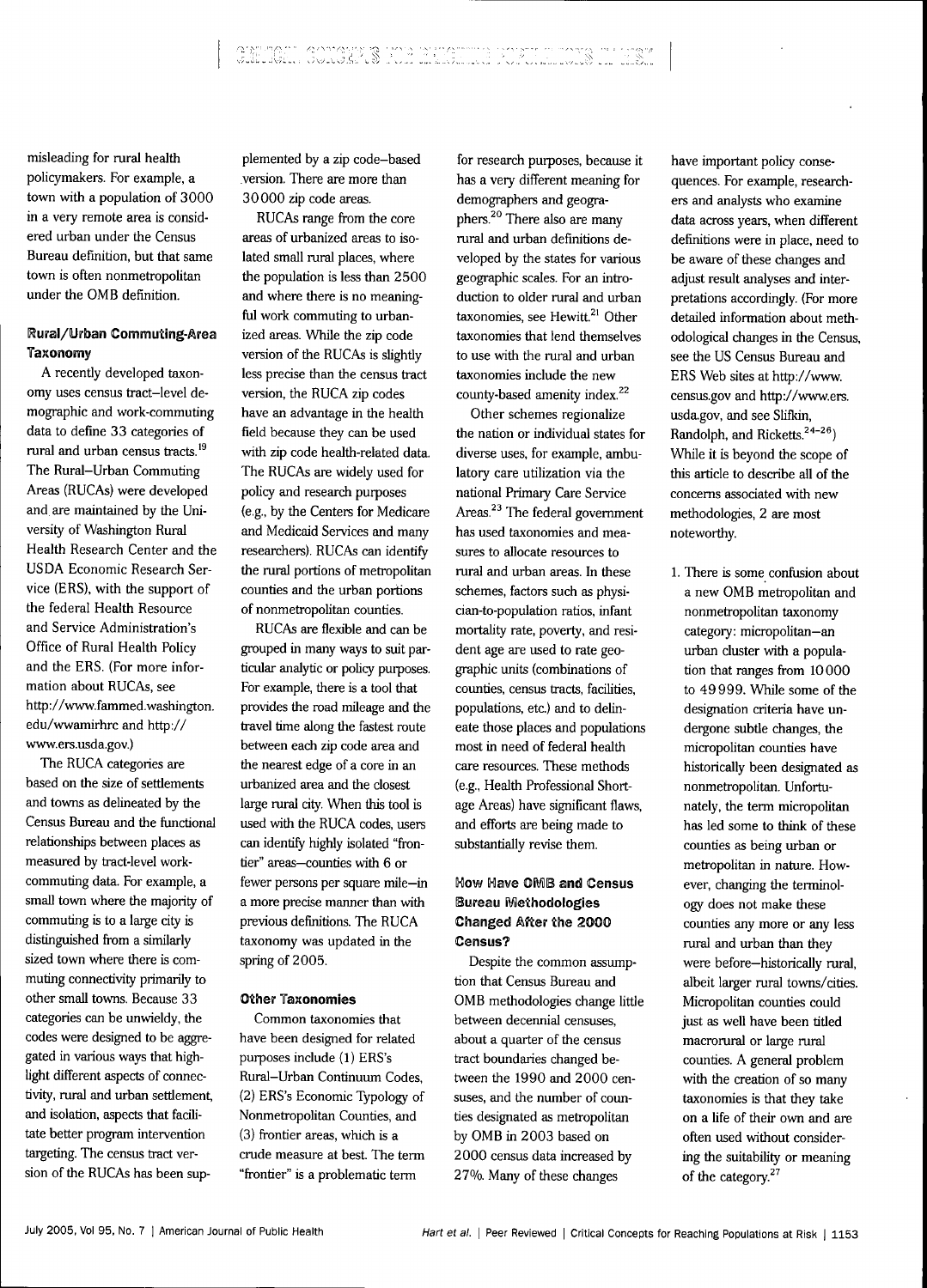2. The 2003 update of the metropolitan and nonmetropolitan taxonomy resulted in a net gain of 253 counties in the metropolitan ranks (now 1090 counties). This also resulted in a net loss of 7.3 million residents who would have been counted, in accordance with the older definition, as nonmetropolitan. Whether or not the rural population is shrinking depends on how the question is asked. As rural counties and cities grow, they are designated as being metropolitan and urban. Thus, because these rural populations are no longer counted as nonmetropolitan or rural, it appears that the nation's rural population is shrinking or stagnant. However, according to Dr Calvin Beale (senior demographer, ERS), if the 1993 nonmetropolitan definition is held constant, the overall population change between 1990 and 2000 shows an 11% increase compared with a 13% increase for the nation (written communication, March 2004). Nevertheless, some rural areas are experiencing population loss.<sup>28</sup>

## GEOGRAPHIC SCALE AND DATA AVAILABILITY

Another problem associated with rural health research involves the geographical level of available data. Typical units used for the collection of health and demographic data include states, counties, municipalities, census tracts, and zip codes. The county is a convenient and frequently used unit of analysis, and many health-related data are collected at this level. However, the large geographic size of counties, and the failure to distinguish between

the demographic and economic heterogeneity that often exists within counties, can weaken the meaningfulness of policy analyses. Both the strengths and weaknesses of any given definition are strongly rooted in the underlying geographic unit used in the definition.' As already noted, some degree of overbounding and underbounding is inherent in any definition of rurality. It is important to consider which way the "error" goes when evaluating data and policy.' The more mixing of diverse groups within units of analysis, the more difficult it is to show real differences between groups.

Rural data from federal surveillance systems and surveys are extremely limited,<sup>18</sup> and funds for rural surveys are scarce, both of which impede rural health research and policy analysis. Better rural health research methods and tools are needed to produce meaningful findings. Substantial progress has been made recently in data procurement and methods because of focused funding from the Health Resource and Service Administration's Office of Rural Health Policy, the Bureau of Health Professions, and the Bureau of Primary Health Care. To maximize the utility of these new methods, they must be widely disseminated to state offices of rural health, primary care officers, and researchers and analysts.<sup>29-31</sup>

## WHY ARE DIFFERENTIATED LEVELS OF RURALITY NOT GENERALLY USED?

Federal and state policies tend to treat rural areas as a single entity for several reasons. First, the political process often requires that a significant coalition be formed to pass rural-related legislation, and it is more expedient to lump than to divide. Second,

policymakers and legislators often do not understand rural variability and diversity or the methods for making these distinctions. Third, self-interest often prevails, wherein people advocate greater selectivity and more effective targeting as long as they do not lose anything in the process—regardless of what they may also gain. Finally, in some cases the availability of data at different geographic scales dictates the geographic unit that is used in policies.

## WHY SHOULD WE CARE?

Definitions of rural are the basis for targeting resources to underserved rural populations. If the only outcome of clarifying the definition were an improved mechanism for funneling health care to where it is needed most, the clarification would be well worth the effort. Because there are 50 to 60 million rural residents in the nation, decisions about resource use have significant ramifications in terms of the dollars spent and the wellbeing of rural populations. Inappropriate definitions may bias research findings and policy analyses and may result in different conclusions than those that are based on another unit of analysis (often called the modifiable unit problem). $32$  The more we aggregate different types of rural areas, the less we can pinpoint localized health care and delivery problems at the state, region, county, town, or zip code levels.

We examined the 2000 American Medical Association Masterfile data on the nation's physician distribution and found that the most remote UIC subgroup of counties had a generalist physician-to-population ratio of

46.4 per 100000 population. When we examined these same data with the census tract version of the RUCA taxonomy, we found a much lower ratio of 38.5 per 100000 population-17% lower. For resource allocation purposes, where money is spent is clearly influenced by how that locale is defined. A recent study of acute myocardial infarction that used zip code—based RUCAs<sup>10</sup> found substantial rural and urban and intramral differences in the use of needed initial hospital services, where a previous county-based study found little difference.<sup>33</sup> (For a comprehensive explanation of the policy consequences of rural definitions, see Hewitt.<sup>21</sup>) Health care researchers focus great attention and time on statistical methodologies; however, geographical methodologies are often neglected. $34$ Expert geographic consultation should be sought when determining the most appropriate geographical unit and rural definition to use in a given analysis.

## CONCLUSIONS

Deciding which rural definition to apply to an area depends on the purpose at hand, the availability of data, and the appropriate and available taxonomy. There is no perfect mral definition that meets all purposes. Researchers must be deliberate and insightful when defining rural and when applying the appropriate definition and its associated taxonomy to program targeting, intervention, and research. It is recommended that researchers familiarize themselves with various mral definitions and geographic methodologies and then carefully weigh the pros and cons of available definitions. Defining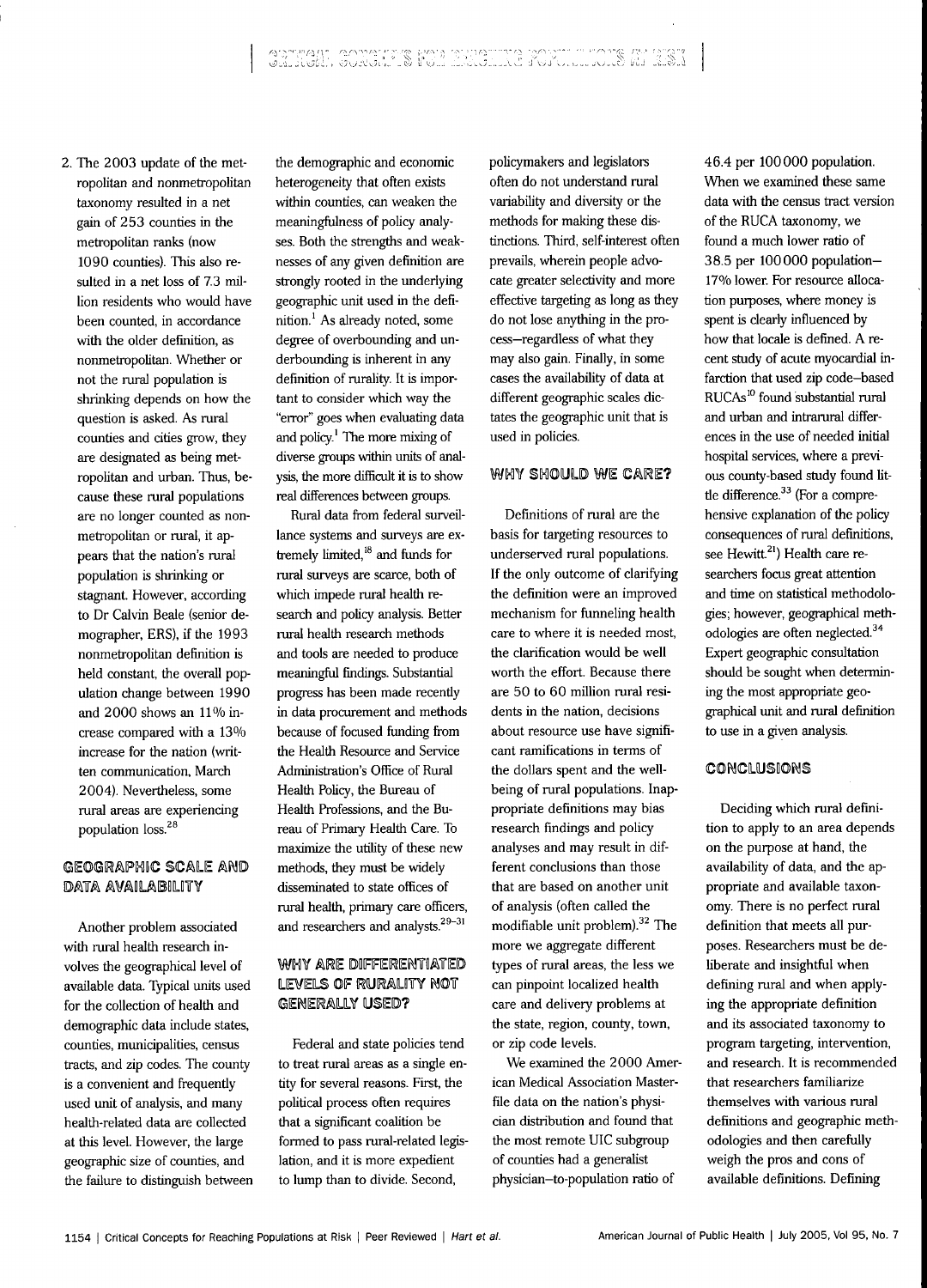rural and urban must be a methodological priority at the start of any project that examines health-related concerns associated with the mral and urban dimension. Grappling early and systematically with the problems of defining rurality will significantly enhance the validity and the utility of health research work, which is essential in ruralfocused health research.  $\blacksquare$ 

### **About the Authors**

*The authors are with the WWAMI Rural Health Research Center, Department of Family Medicine, University of Washington, Seattle, Wash.*

*Requests for reprints should be sent to L. Gary Hart, PhD, WWAMI Rural Health Research Center. Department of Family Medicine, University of Washington, Box 354982, Seattle. WA, 98195-4982 (e-mail: garyhart® u.washington.eduj.*

*This article was accepted September 9, 2004.*

#### **Contributors**

L. G. Hart originated the study and was the principal writer E. H. Larson helped develop the study and wrote and edited portions of the article. D.M. Lishner edited the article.

## **Human Participant Protection**

No protocol approval was needed for this study.

#### **References**

1. Larson EH, Hart LG. Rural health workforce methods and analysis. In: Larson EH, Johnson KE, Norris TE, et al., eds. *State of the Health Workforce in Rural America: State Profiles and Comparisons.* Seattle, Wash: WWAMI Rural Health Research Center, University of Washington; 2003:15-22.

2. Miller MK. Luloff AE. Who is rural? A typological approach to the examination of rurality. *Rural Sodot.* 1981;46:608-625.

3. Miller KM, Earmer FL, Clarke LL. Rural populations and their health. In: Beaulieu JE. Berry DE, eds. *Rural Health Services: A Management Perspective.* Ann Arbor, Mich: AUPHA Press/ Health Administration Press; 1994: 3-26.

4. Council on Graduate Medical Education. *Tenth Report: Physician Distribu-* *tion and Health Care Challenges in Rural and Inner-City Areas.* Washington, DC: Government Printing Office; 1998.

5. Hassenger EW, Hobbs DJ. Rural society—the environment of rural health care. In: Straub LA, Walzer N, eds. *Rural Health Care: Innovation in a Changing Environment.* Westport, Conn: Praeger; 1992:178-190.

6. Ricketts TC III. The rural patient. In: Geyman JP, Norris TE. Hart LG, eds. *Textbook of Rural Medicine.* New York, NY: McGraw-Hill; 2001:15-26.

7. Geyman JP, Norris TE, Hart LG. *Textbook of Rural Medicine.* New York, NY: McGraw-Hill; 2001.

8. Loue S, Quill BE. *Handbook of Rural Health.* New York, NY: Kluwer Academic/Plenum Publishers; 2001.

9. Hong W, Kindig DA. The relationship between commuting patterns and health resources in nonmetropolitan counties of the United States. *Med Care.* 1992;30:1154-1158.

10. Baldwin L-M. MacLehose RF, Hart LG, Beaver SK, Every N, Chan L. Quality of care for acute myocardial infarction in rural and urban US hospitals. *f Rural Health.* 2004;20:99-108.

11. Ricketts TC III, Johnson-Webb KD, Randolph RK. Populations and places in rural America. In: Ricketts TC III, ed. *Rural Health in the United States.* New York, NY: Oxford University Press; 1999.

12. Fuguitt GV, Brown DL, Beale CL. *Rural and Small Town America.* New York, NY: Russell Sage Foundation; 1989.

13. Hart JF. The Rural Landscape. Baltimore, MD: John Hopkins University Press; 1998.

14. Rosenblatt RA. The health of rural people and the communities and environments in which they live. In: Geyman JP, Norris TE, Hart LG, eds. *Textbook of Rural Medicine.* New York, NY: McGraw-Hill; 2001:3-14.

15. Hart LG, Dobi.e., SA. Baldwin LM, Pirani MJ, Fordyce M, Rosenblatt RA. Rural and urban differences in physician resource use for low-risk obstetrics. *Health Serv Res.* 1996;31:429-452.

16. Hart LG, Norris TE, Lishner DM. Attitudes of family physicians in Washington State toward physician-assisted *suidde. f Rural Health.* 2003; 19: 461-469.

17. Yawn BP, Bushy A, Yawn RA. *Exploring Rural Medicine: Current Issues and Concepts.* Thousand Oaks, Calif: Sage Publications; 1994.

18. Ricketts TC III, ed. *Rural Health in the United States.* New York, NY: Oxford University Press; 1999.

19. Morrill R, Cronmartie J, Hart LG. Metropolitan, urban, and rural commuting areas: toward a better depiction of the US settlement system. *Urban Geography.* 1999;20:727-748.

20. Popper DE, Lang RE, Popper FJ. From maps to myth: the census. Turner, and the idea of the frontier. *J Am Comp Cult* 2000;Spring:91-102.

21. Hewitt M. *Defining 'Rural" Areas: Impact on Health Care Policy and Research.* Washington. DC: US Govemment Printing Office; 1989. US Office of Technology Assessment Staff Paper.

22. McGranahan DA. *Natural Amenities Drive Rural Population Change.* Washington, DC: Economic Research Service, US Department of Agriculture; 1999. Agricultural Economic Report No. 781.

23. Goodman DC, Mick SS, Bott D, et al. Primary care service areas: a new tool for the evaluation of primary care services. *Health Serv Res.* 2003;38(l Pt 1): 287-309.

24. Slifkin RT, Randolph R, Ricketts TC. The changing metropolitan designation process and rural America. J Rural *Health.* 2004;20:l-6.

25. US Census Bureau. *Census Bureau Home Page.* Available at: http:// www.census.gov. Accessed June 25, 2004.

26. Economic Research Service. *Economic Research Service—USDA.* Available at: http://www.ers.usda.gov. Accessed June 25, 2004.

27. Ratcliffe MR. Creating metropolitan and micropolitan statistical areas. Paper presented at: American Sociological Association Annual Meeting; August 19, 2002; Chicago, III.

28. McGranahan DA, Beale CL. Understanding mral population loss. *Rural* Am. 2002;17:2-11.

29. Ricketts TC III. Savitz LA. Gesler WM, Osbome DN. *Geographic Methods for Health Service Research.* New York, NY: University Press of America; 1994.

30. Hart LG, Taylor P. The emergence of federal mral policy in the United States. In: Geyman JP. Norris TE. Hart LG, eds. *Textbook of Rural Medicine.* New York, NY: McGraw-Hill; 2001:73-90.

31. Hart LG, Salsberg E, Phillips DM, Lishner DM. Rural health care providers in the United States. / *Rural Health.* 2002;18(suppl):211-232.

32. Openshaw S. Taylor PJ. The modifiable areal unit problem. In: Wrigley N, Bennet RJ, eds. *Quantitative Geography: a British View.* London, UK: Routledge & Kegan Paul; 1981:60-69.

33. Medicare Payment Advisory Commission. Report to the Congress:

*Medicare in Rural America.* Washington, DC: Medicare Payment Advisory Commission; 2001.

34. Thomas R. *Geomedical Systems: Intervention and Control.* London, UK: Routledge; 1992.